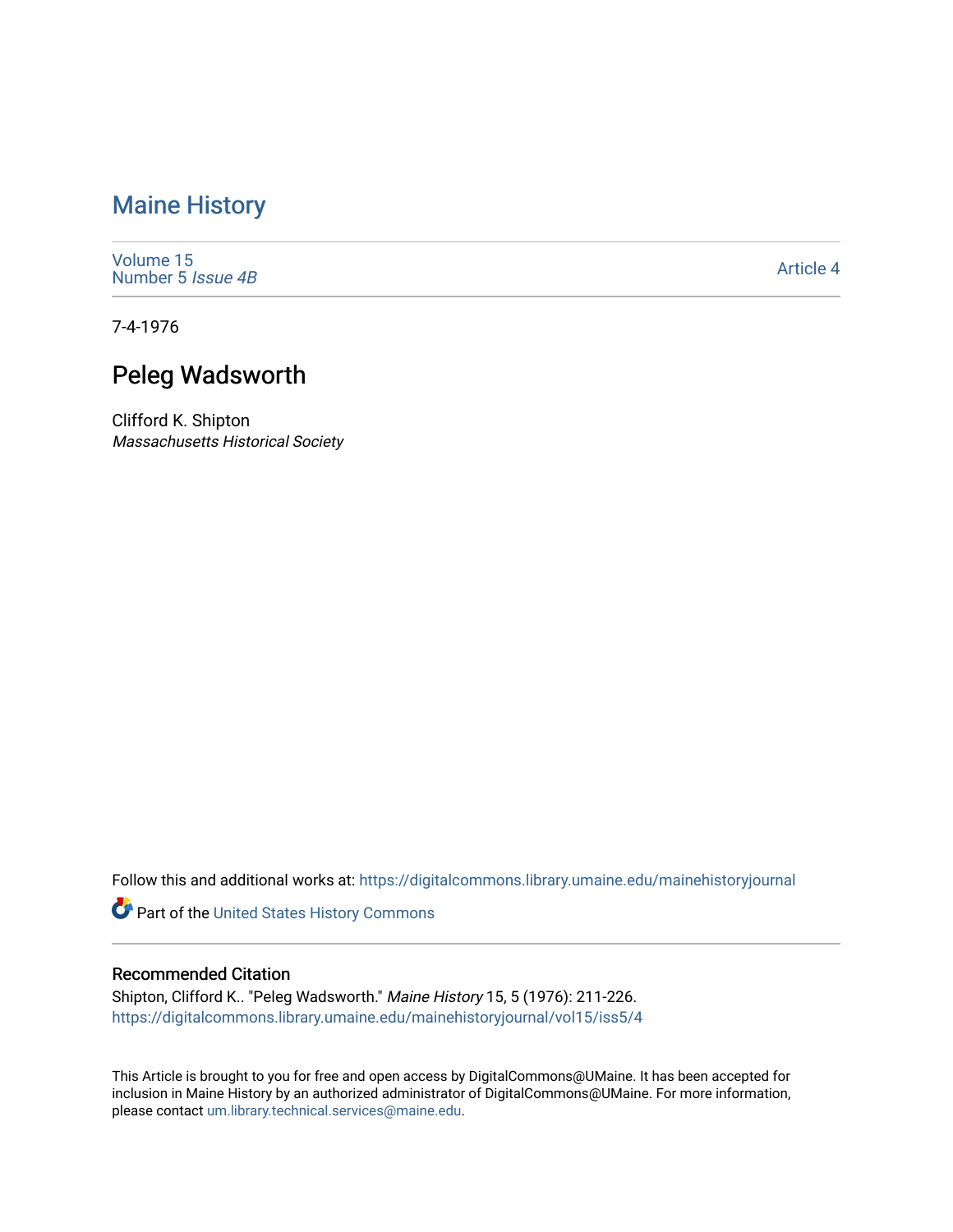# Peleg Wadsworth\*

General Peleg Wadsworth was born at Duxbury on April 25, 1748, a son of Deacon Peleg and Susanna (Sampson) Wadsworth. As an undergraduate, he lived for three years in Hollis with his classmate Scammell. He waited on table, and scorned no way to make an honest penny, for according to a classmate "We took a Walk a Number of us and we hiered P. Wadsworth to wade through a Pond Hole which made us a great Deal of Sport so we came to his Chamber and drank a Bottle of Wine with him and what added to the Fun, Bowers was one that hired him."<sup>1</sup> At the time of the student strike of April, 1768, Peleg hauled Ruddock out of his chamber and gave him the choice of resigning from the College or having his windows broken.<sup>2</sup> When the fraud which caused the strike was exposed, Peleg made his peace with the authorities. In 1769 he was given a Hopkins *Detur* and the place of Respondent in the Commencement exercises. He returned for his M.A. prepared to hold the negative of "An alicui in Statu Naturæ competat Jus gubernandi?"

<sup>^</sup>Copyright Massachusetts Historical Society 1975. Reprinted from *Sibley's Harvard Graduates: Biographical Sketches of Those Who Attended Harvard College in the Classes 1768-177*7, by Clifford K. Shipton. Volume XVII, pages 291-303. Boston, the Massachusetts Historical Society, 1975. With the kind permission of the Society.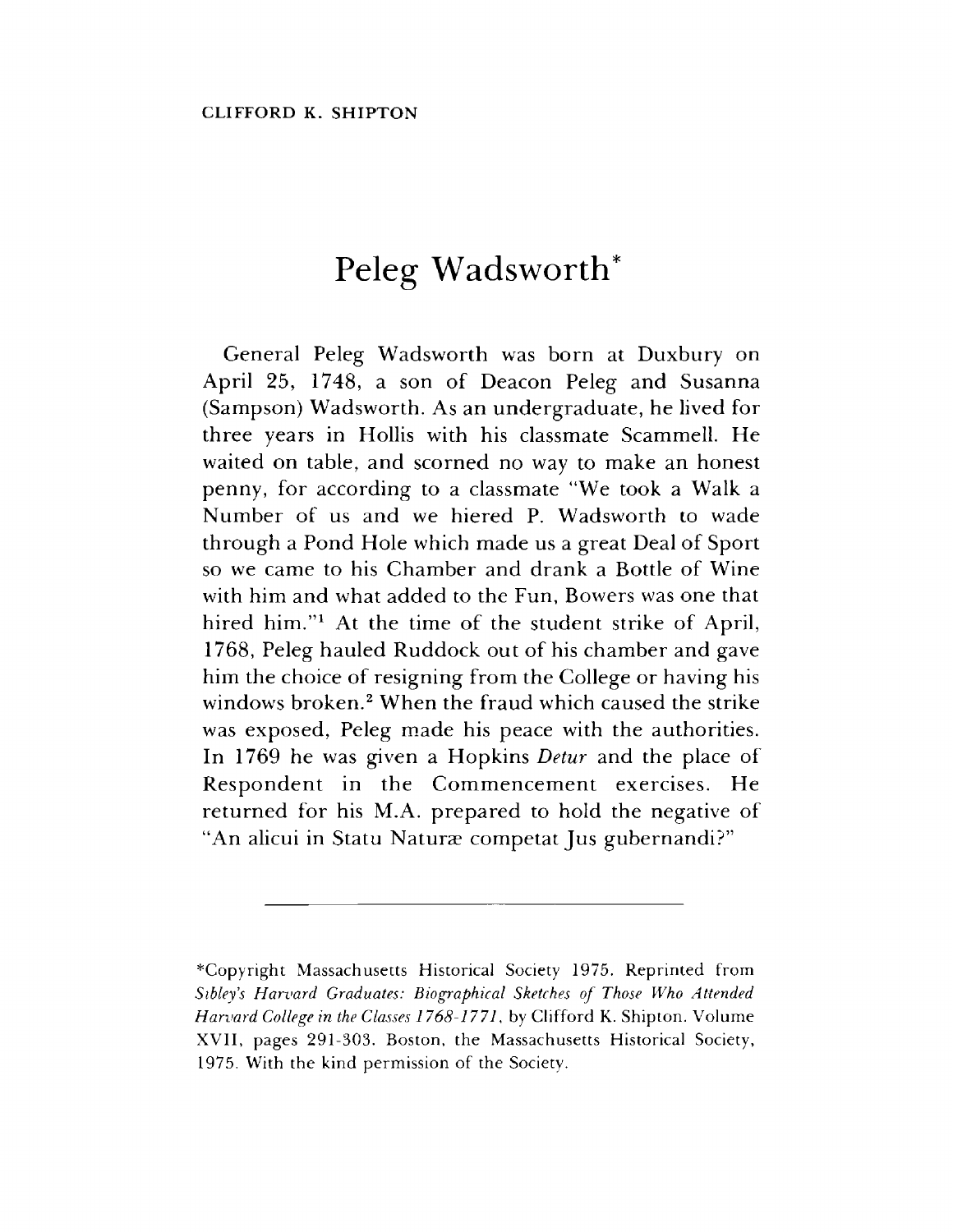After taking their first degrees Wadsworth and his roommate went to Plymouth, where the one kept a private school and the other the town school. They read military books together, drilled each other, and formed their pupils into a military company which they exercised briskly. "I," wrote Peleg, "fitted a number of Schollars for College and some for the  $A$ rmy  $-$  as I mixed the military as well as the Civil. At the end of my School I had one of the prettiest companies of Boys, perhaps that there was existing."<sup>3</sup> He was sometimes a guest of the Old Colony Club, and at one of their Pilgrim celebrations he brought his boys "who to express their joy upon this occasion, and their respect for the memory of their ancestors, in the most agreeable manner joined in singing a song very applicable to the day."<sup>4</sup> The song was a Whiggish one which expressed Peleg'<sup>s</sup> views. These are more fully laid out in his bitter protest against the ceremonial investment at Harvard College of Thomas Hutchinson (a.b. 1727) as Governor of Massachusetts:

But, now, alas! the Man they once with Justice Scorned, the Tyrant of his Country, Foe to Man, as being Foe to Liberty; They fondly caress; with servile Adulation cringe and bow and lick the very Dust. How impiously they wrest the Word of God! And chant in elevated Strains its Sacred Texts, in Servile Adulation to the Wretch that owes his greatness to his Country's Ruin. My God! my God, how long shall Vengeance Sleep! And here my Friend please to insert, the enclosed. ... <sup>I</sup> beg that you would set it upon the Door Posts, that the Sons of Harvard may know that the Eyes of their Country are to them. . . Show me the Man (Mr Winthrop [a.b. 1732] excepted and perhaps Mr Sewal [a.b. 1761]) in the Government of the College that is not a rank Torrey, if anything. That will not cringe and bow and fawn and flatter in hopes of Some detestable Preferment, and to serve their own selfish Ends..... Rouse up my Hero, if by chance you Nod, Warn the Sons of Harvard of their imminent Dangers. . .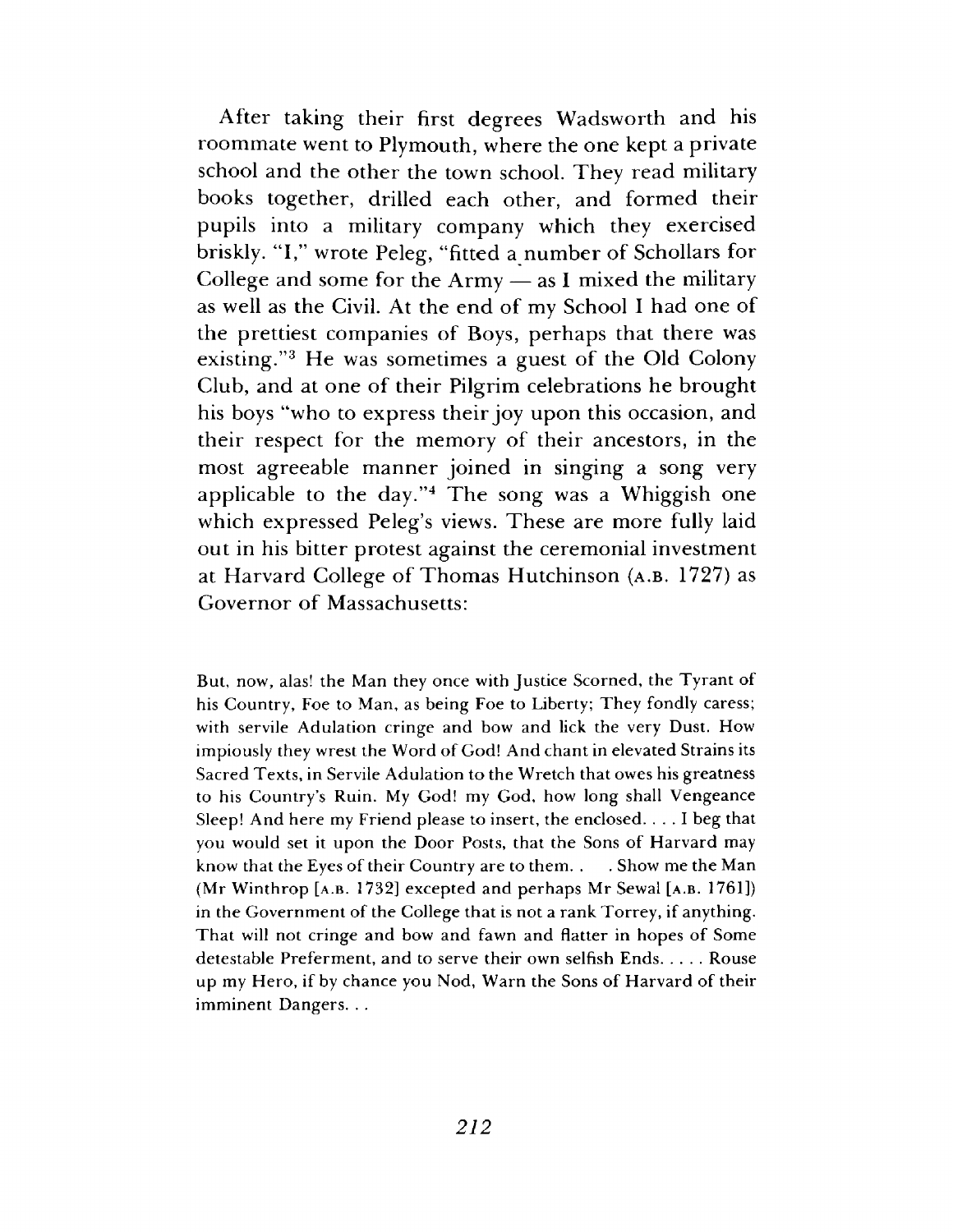Oxonia'<sup>s</sup> Sons in abject Lays Could chant their idle Fulsome praise, To Stewarts treacherous Line; Their adulating Strains express With servile Flatteries address, And own the right divine.

\* \* \* \*

Then Freedom found a Safe retreat In Harvard'<sup>s</sup> venerated Seat, A liberal Plan was laid; How will her Annals be disgraced That Harvard'<sup>s</sup> Sons are thus debased, The generous Work betrayed.

\* \* \* \*

A Ty[ran]ts Trophies to adorn Thy noble Ancestors would Scorn, In ancient virtuous Days; No sacred Texts they'd violate: But weep to See thy fallen state A Parricide to Praise.<sup>5</sup>

Wadsworth was about to change his state, for on June 18, 1772, he was married to Elizabeth, daughter of Nathaniel Bartlett of Plymouth. She was a "lady of fine manners and all womanly virtues, who was alike his friend and comforter in his hours of trial, the grail and ornament of his house in the days of his prosperity."<sup>6</sup> They made their first home in the neighboring town of Kingston, where Peleg opened a country store. He likewise raised a minuteman company, of which he was captain, was elected to the Committee of Correspondence, and was sent to the Plymouth County convention of September, 1774. On the Lexington alarm, he marched his company to Roxbury, where General Thomas appointed him engineer to erect the Dorchester and Roxbury lines. His rank was that of captain in Colonel Theophilus Cotton's Massachusetts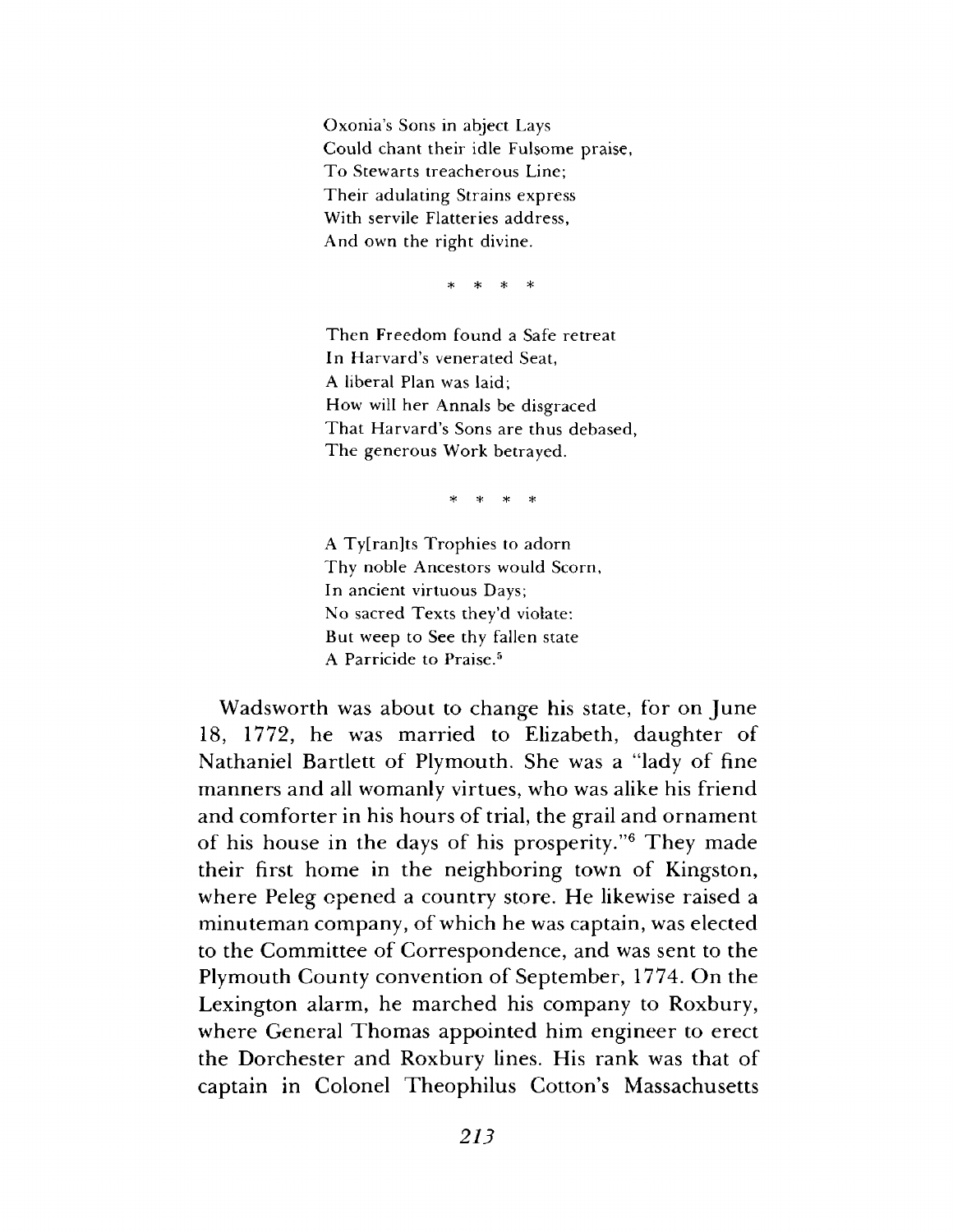regiment. Elizabeth came to join him, bringing their little son, Alexander Scammell, and they found a place to board in Dorchester. They enjoyed riding out, successfully avoiding the British cannonballs; but their infant died of summer fever on August 28, 1775, and was buried within the entrenchments of Dorchester.

In December, 1775, General Washington (Class of 1749) sent Captain Wadsworth to survey Cape Cod Harbor and to report what fortifications would be needed for its defense. On January 1, 1776, he was appointed a captain in Colonel John Bailey's 23rd Continental infantry, and on February 13, he was appointed aide-de-camp to General Artemas Ward (a.b. 1748). With him he was responsible for the throwing up of the Dorchester Heights works which drove the British from Boston. He was then appointed brigade major of the division posted to cover Boston, Charlestown, Dorchester, and Beverly, and in this capacity built some defensive works at Plymouth.

That winter, the Wadsworths lived in Duxbury, which in May, 1777, sent Peleg to the House of Representatives. The General Court appointed him a Justice of the Peace for Plymouth and a member of the Board of War, but in October the Province Secretary was ordered to write to him to attend the Board or resign; he did the latter on October 16. On June 18, 1778, he was unanimously chosen adjutant general,<sup>7</sup> and the next year he served with General John Sullivan (Class of 1758) in Rhode Island, commanding an Essex militia regiment in the Battle of Newport.<sup>8</sup> He returned to Boston, where he was buying on time the confiscated Tremont Street house of Tory William Brattle (a.b. 1772), and was having difficulty meeting the payments.<sup>9</sup> His daughter Elizabeth was baptized in the West Church of Boston on September 26, 1779.

On July 7, 1779, Wadsworth was appointed second in command of General Solomon Lovell'<sup>s</sup> Penobscot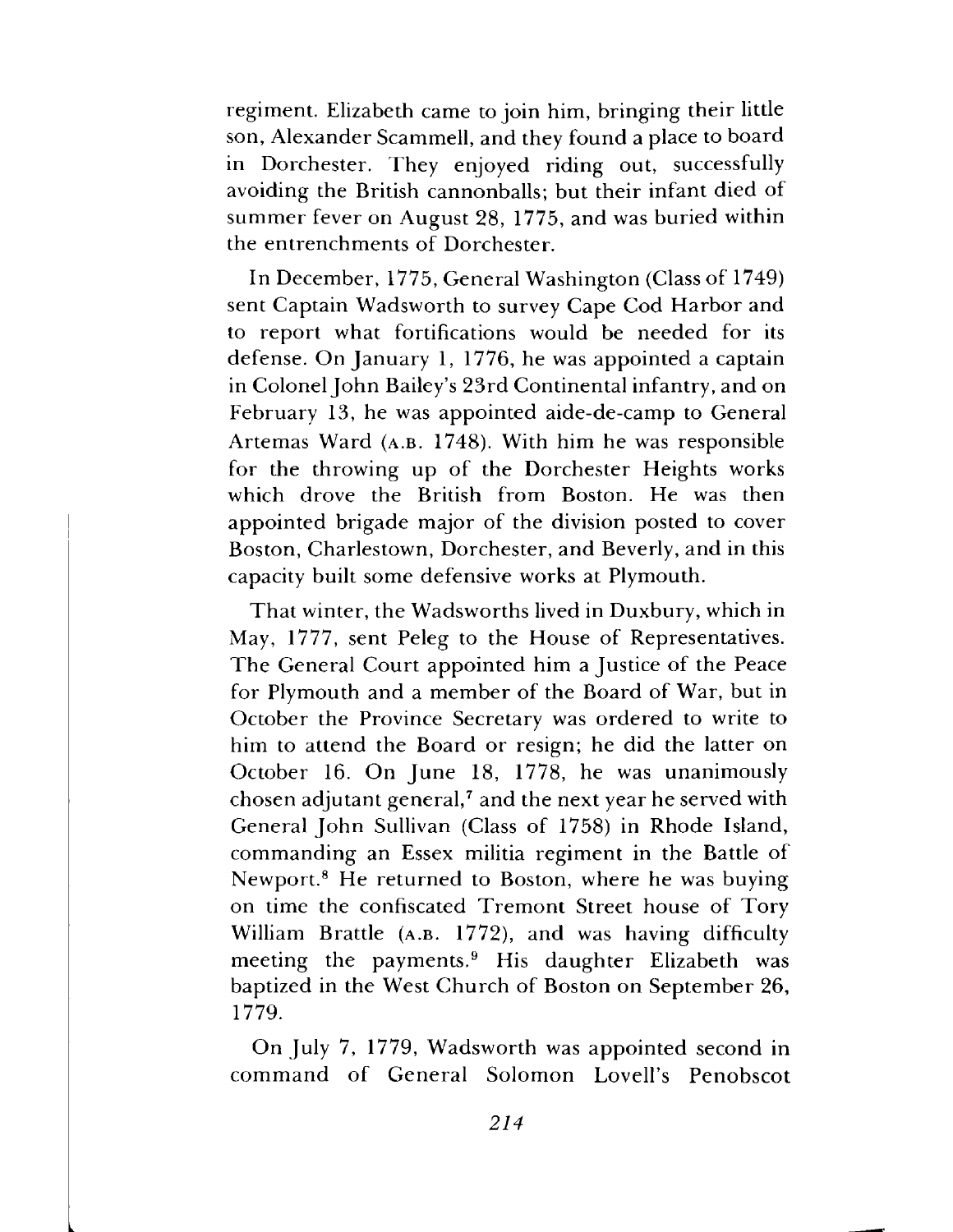expedition, his rank being that of brigadier and his function that of engineer. They set sail with a thousand men, who were entirely undisciplined, and who had paraded together only once, to attack an equal number, some of them professional soldiers, in what the Americans were surprised to find were strong fortifications at Majabigwaduce. They arrived on July 25, 1779, and Wadsworth immediately attempted a landing with 350 militia, but the fire from the heavily wooded shore drove him off with the loss of one Indian. The following day he and the militia supported the seizure of Bank'<sup>s</sup> Island by the marines. The landing on the mainland occurred before daylight on the 28th, with Wadsworth commanding the militia and marines on the right. Three days later he began rifle pits and battery coverts on the high hill behind the village of Castine.<sup>10</sup> On August 1st, according to one of the participants, Wadsworth "At three o'clock in the morning stormed a battery mounting three 6 pounders on the left of the enemy'<sup>s</sup> main fort, bordering on Majorbagaduce river; supposed to have fifty men in it, found five of the enemy dead and took fourteen prisoners."<sup>11</sup> It was soon found, however, that the captured fort could not be held because it was commanded by the cannon in the main works. The next day the General and Paul Revere went reconnoitering to find a site for a battery to harass British shipping. The point decided upon, Wadsworth ordered Revere to build it, but the silversmith went off and sent a carpenter to do the job. When completed, it was found to be out of effective range of the shipping channel.

During the first two weeks of August there was a series of councils in which Wadsworth urged that the campaign be pressed, and Revere opposed him at every point. Commodore Dudley Saltonstall withdrew the marines and refused to assist further in the assault. His only function, he said, had been to transport the militia; actually his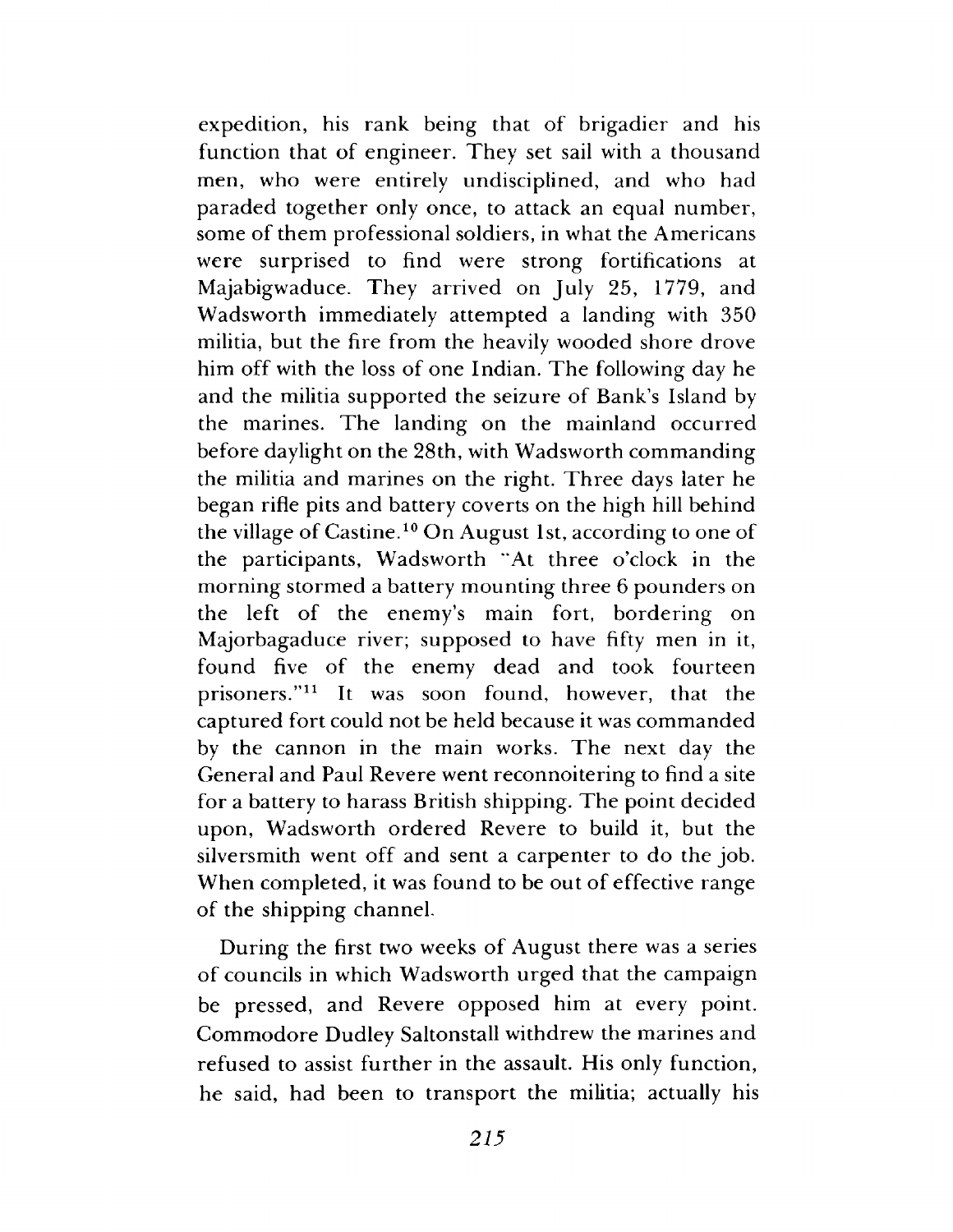captains were pressing him to get to privateering, which was their main purpose in coming. On the 11th, the Americans stormed Fort George. The following day Wadsworth was building a battery when recalled for a conference by Lovell. The latter, upon receiving the report of the approach of a large British fleet, had decided to retire up the river "to hold a conference with the Indians," and without telling Wadsworth anything but that the transports were entrusted to him. The latter made the fullest account of the confusing events of August 14th:

After issuing Orders for the Companies that had been broken in the Retreat ... <sup>I</sup> set out to go on Shore at Fort Point, to put the Hospital in a readiness to be mov'd in Case it should be necessary: but before we had half reach'd the Shore, our Fleet below appear'd to be Standing up the River after us. . . <sup>I</sup> then gave Orders to the Agent of the Transports (being then within Hail of him) to dispatch a Transport with two Flat bottom'd Boats, immediately to Fort Point to take off the Hospital. ... <sup>I</sup> proceeded on Shore, order'<sup>d</sup> all the Cattle to be drove off the point up the River and the Buildings to be fir'd. ... <sup>I</sup> still proceeded thro' the Transports up the River and gave them Orders as <sup>I</sup> went by no means to run on Shore so long as they could keep afloat without drifting down on the Enemy; and as I pass'd the Ordnance Brigg gave orders for a Brass twelve pounder to be in Readiness in a Flat Boat whilst I sought a Place up the Narrows convenient for hawling it up, in order to check the Enemy'<sup>s</sup> Pursuit.

When I had discover d a convenient landing for the Cannon up the Narrows, <sup>I</sup> immediately return'd. ... <sup>A</sup> Small Schooner in which was the greatest part of our Provisions was then in the Strength of the Tide drifting down on the Enemy; it was in vain that a Number of Boats were order'd to tough her across the Stream and with much difficulty that a Boat was got off to take out her Crew. In this <sup>I</sup> was directly opposs'd by Lieut. Col. Revere, who said that <sup>I</sup> had no right to command either him or the Boat and gave orders to the contrary. The Boat went off to the Schooner. He was promis'd An Arrest as soon as the Army should be collected. The Reason Lt. Col. Revere gave for the Boat'<sup>s</sup> not going off to the Schooner, was that he had all his private baggage at Stake and askd who would thank him for loosing that, in attempting to Saxe the Schooner to the State. <sup>I</sup> ask'd him whether he came there to take Care of his private Baggage, or to Serve the State.<sup>12</sup>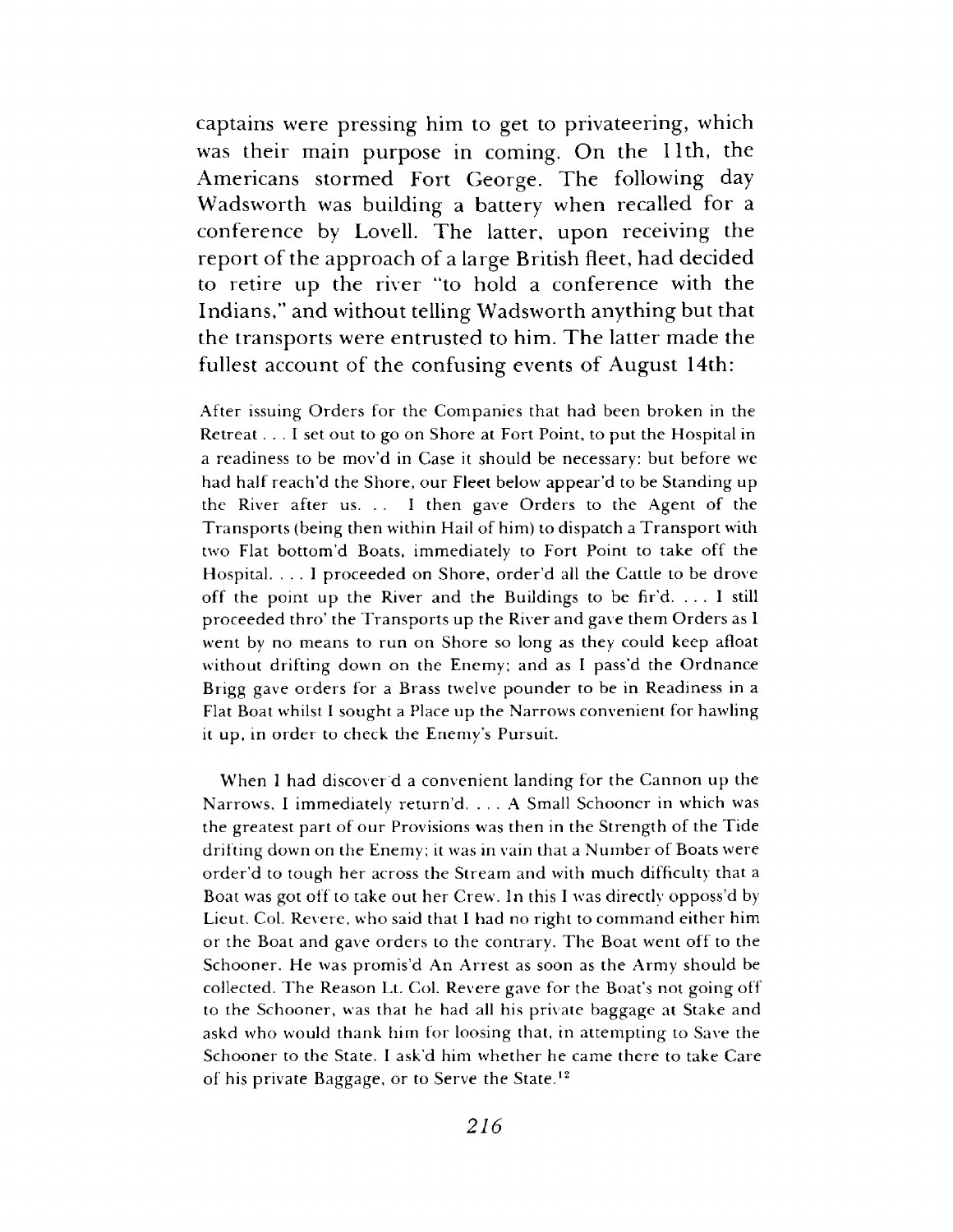Having established his one-gun battery to hold the channel, Wadsworth went back down the river to collect and bring up the transports, and was amazed to find that they had been fired and the troops dispersed:

Early in the Morning [of the 15th] <sup>I</sup> endeavored to rally our Scattered Troops on the high Ground near where we ran ashore, that we might receive the Generals Orders, but to no purpose, for in General both men and Officers had dismissed themselves and march'd off the Parade faster than they could be brot on — When most of the forenoon had been spent in this fruitless Attempt, not being able to get Intelligence from the General for four or five Miles up the River and unable to retain a man on the Ground, <sup>I</sup> swang my Pack and march'd directly for Camden (directing the Course of all <sup>I</sup> overtook to the same place there to halt) where <sup>I</sup> arriv'd on the 17th Instant.<sup>13</sup>

When General Lovell emerged from the woods two weeks later, he explained that he had gone ninety miles up the river "to negotiate with the Indians," and recommended that Wadsworth be given particular thanks for having rallied the forces at Camden.<sup>14</sup> The investigations and courts-martial which followed found that Wadsworth had conducted himself with "great activity, courage, coolness and prudence,"<sup>15</sup> but dealt severely with Revere and Saltonstall.

That winter, Wadsworth went up to Boston, where in March, 1780, he was ordered to "take the command of all such men as shall be raised for the defence of the Eastern parts," to execute martial law, to fortify Falmouth, and to make use of every measure in his power "to captivate or destory the whole of the enemy'<sup>s</sup> force in that part of the State."<sup>16</sup> He was assured that he would be given 600 troops, but when he arrived at Falmouth on April 8th, he found neither soldiers nor tools to repair the crumbled fortifications, so he proceeded to Camden where troops were mustering. There he found a delicate situation and nothing that could be called an army:

There is frequent and fresh Inteligence from the Enemy by means of the Intercourse kept up by many of the Inhabitants: to prevent which,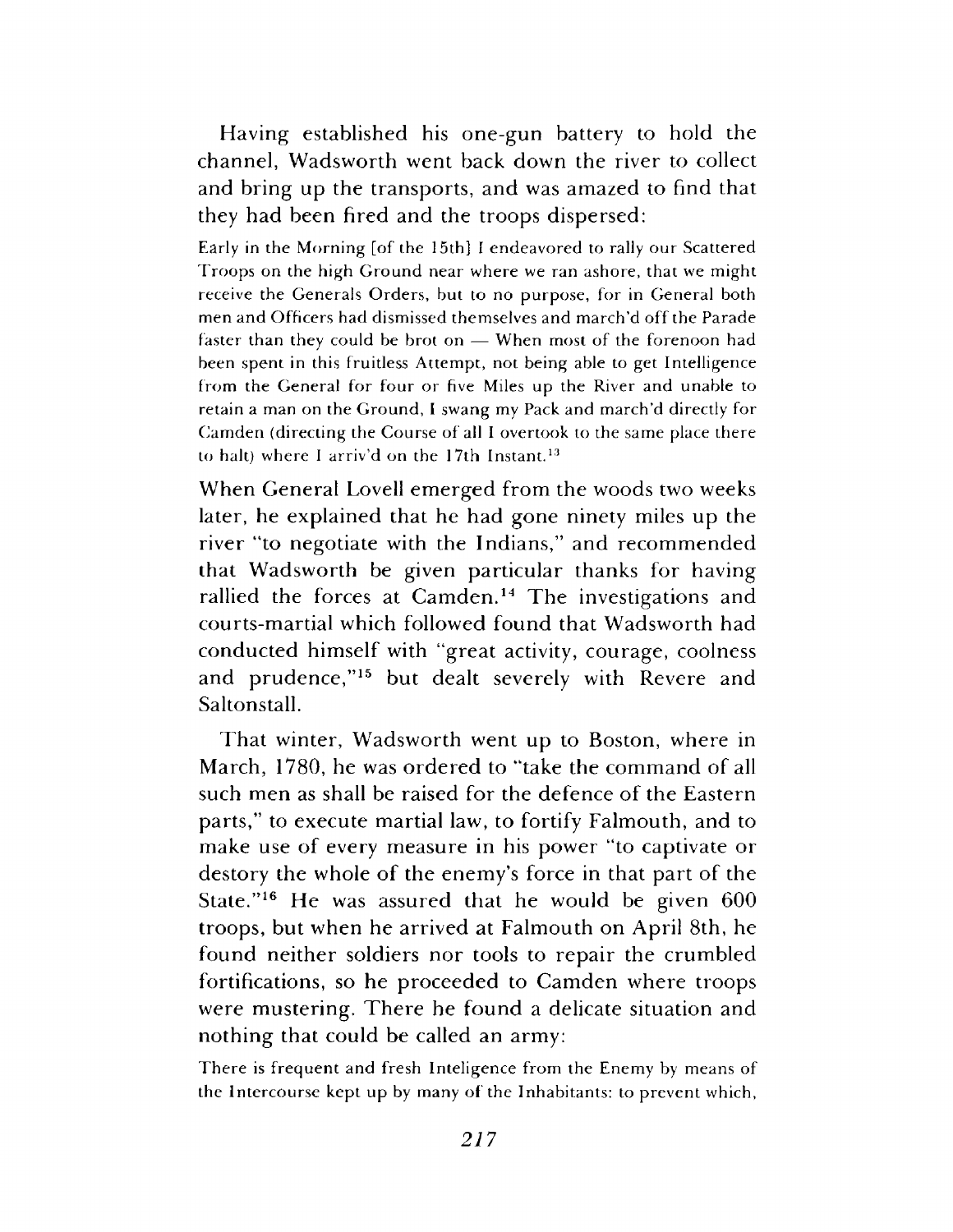to punish flagrant Offenders and to quiet the Fears, the Dissentions and Annimosities of the People, I earnestly wish for the Arival of the Troops and Boats allotted; and for the Execution of which, may God Almighty grant Wisdom. . . <sup>I</sup> have not yet proclaim'd the Martial Law, nor does it seem expedient; till the arival of the Troops and Boats, least the Game should be started before we are ready for the Chase.<sup>17</sup>

He did declare martial law at Thomaston on April 18th, and issued a proclamation declaring that anyone "convicted of aiding or secreting the enemy" would be hanged. The first to be arrested and sentenced by court-martial was a simple soul who had acted as a guide for Tory raiders without any idea of what he was doing. The public assumed that the sentence was a feint intended to teach the man a lesson, and several interceded for a pardon. The General, however, insisted that the crisis demanded an example, and ordered a gallows erected on Limestone Hill:

The miserable man [was] conducted to it in a cart, fainting at the sight, and rendered insensible from fear. In this situation, Mr. Coombs, who was standing near, was asked to lend his handkerchief to tie over the prisoner'<sup>s</sup> eyes. Supposing it a farce, he complied; and the prisoner, to appearance already dead, was swung off, to the astonishment of the spectators. The General was greatly moved, and was observed walking his room in apparent agitation the most of the following day.<sup>18</sup>

## Wadsworth had no such authority to compel the county officers to send down the men drafted from their militia:

<sup>I</sup> must now urge you in the most pressing manner that the full Compliment of each Detachment may be spedily sent forward to their Places of Destination; where they have been, some of them, a long time look'd for, and all exceedingly wanted. By a Delay of the first, more or less of the Inhabitants of the Eastern Parts are daily deserting to the Enemy, and by a Delay of the latter, this town [Falmouth] remains unfortified, which may prove the Loss, not only of the Town, but of the whole Province of Maine. I beseech you therefore in the Name of Public Virtue without further Delay, to send forward the Men; else how am I to answer the Expectation of my Employers.<sup>19</sup>

While he fortified Falmouth, his little army melted away as their terms of enlistment ran out, and their diet was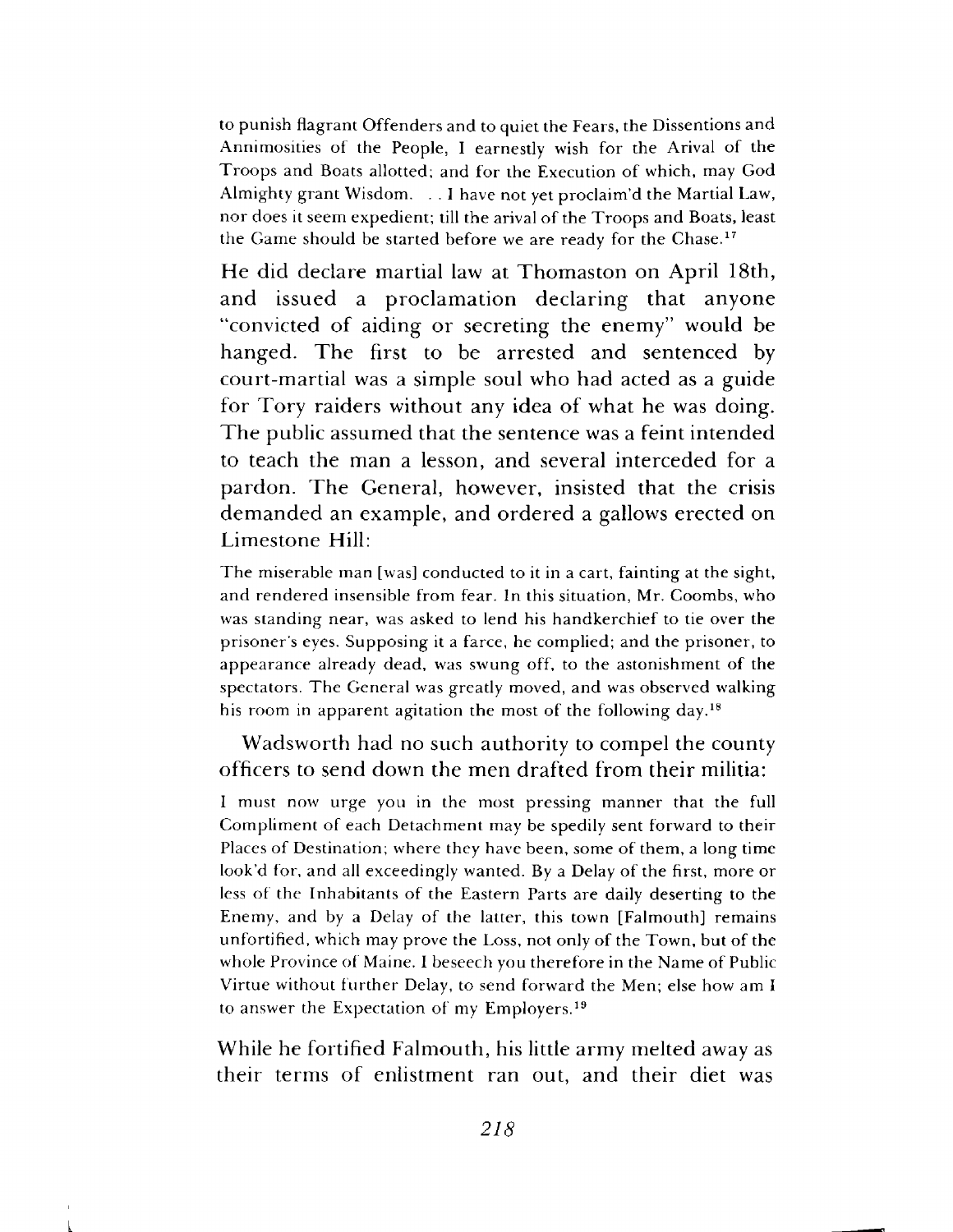reduced to river fish, which, he said, would support life but not a fighting force. His navy of whale boats and cruisers was doing better, keeping the British bottled up in Castine and the inhabitants loyal and conciliated. To his requests for instructions, the Council returned no answers at all. On August 1st his army consisted of 552 men scattered over nine posts from Falmouth to Machias, and it had not yet been decided whether they were on Continental or State pay. The prizes which his cruisers had taken, and he had sold, were being reseized by State officers. On November 28th he reported that he had been obliged to discharge for lack of clothing a large part of the troops whose enlistments had not yet expired: "And here with the Discharge of the Troops now on the Ground, <sup>I</sup> also request a discharge from the Command; finding myself quite unequal to the Task, where there are some Intricacies, more perplexities and much Service to be done and permit me to say, but very little to do with." Apparently his resignation, like his appeals, was ignored. In January, 1781, he reported to Governor Hancock (a.b. 1754) that the garrison at Falmouth had been discharged without his knowledge, and that of his other forces he had been compelled for lack of food and clothing to dismiss all but thirty-one men and "ten or twelve half naked Matrosses." He pointed out to the Governor that this left all Maine open to the enemy.<sup>20</sup>

This fact General Wadsworth shortly demonstrated. On the night of February 17, 1781, he was at Thomaston with his family when a party of British soldiers and Tories broke into the house to kidnap him. With "a pair of Pistols, a blunderbuss, and a fusee" he defended himself briskly until he received a ball through his left arm. He then called out that he would surrender, but the soldiers continued to fire at him:

General Wadsworth, unbarring the door and opening it, said, "My brave fellows, why do you fire after <sup>I</sup> have surrendered?" The soldiers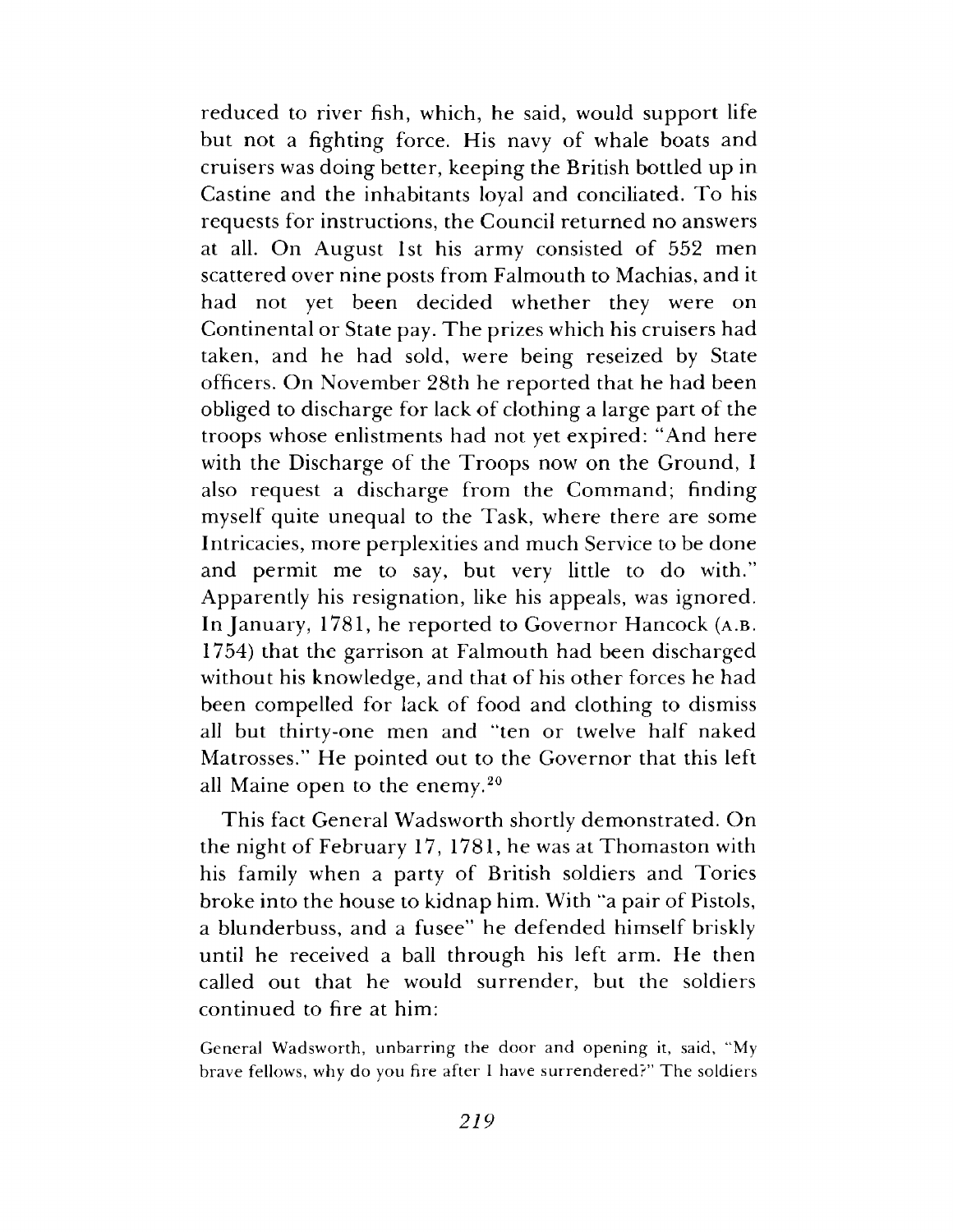rushed into his room; and one of them, who had been badly wounded, exclaiming with an oath, "You have taken my life, and I will take yours," pointed a musket at his breast. The commanding officer, who had entered the room through the other door at that moment, struck the musket with his sword and saved the general'<sup>s</sup> life. One of the officers now brought a candle . . . and exclaimed, "Sir, you have defended yourself too well; you have done too much for one man. You must excuse haste. Shall we help you on with your clothes? You see, we are in a critical situation."<sup>21</sup>

He was hurried to Fort George at Castine, where he took the first opportunity to write to his wife:

<sup>I</sup> recall to have seen my whole Family, excepting my Little Charles, for whom I am under much apprehension, knowing that his Zeal and activity is such that he would certainly have come to his Father'<sup>s</sup> aid, had he been awake, altho but five years old. Heaven grant that the dear boy may be safe. I am extremely afflicted at the idea of your situation. The windows dashed, the Doors broken, the House torn to pieces and Blood and Slaughter around. . . I have received the greatest Civility and am treated according to my rank. My Wound is as fair as possible, it being with a Musket Ball passing through my left arm just above the Elbow, touching the Bone without fracturing it.<sup>22</sup>

The State was dismayed by the kidnapping. The General Court desired the Governor "to take measures for effecting the Exchange of so worthy an Officer as soon as may be," and voted to send him £15 in specie, 10 gallons of wine, but no oysters,<sup>23</sup> On his treatment he reported:

'Apropos' of the Treatment of Prisoners I will give you just the State of my own and Major [Benjamin] Burton'<sup>s</sup> Confinement here; We have a good comfortable room in the back side of the Officer's Barracks within the fort with good Beds and Bedding, Firewood, candles and Utencils for the room, the Windows Barr'd and Sentries at the Door, We are each allow'd one ration, which being turn'd into a Family (and an over plus to be paid in money,) a very good fare is daily brot to us by the Servant allotted to wait on the room. We also purchase what ever else we may chuse. . We daily walk on the Parade within the Fort for the Sake of taking the Air. . . Our Confinement is much alleviated by the calling in of most of the Gentlemen of the Garrison in a Sociable Way — You have it.<sup>24</sup>

He urged that Massachusetts treat its British prisoners better than it was doing.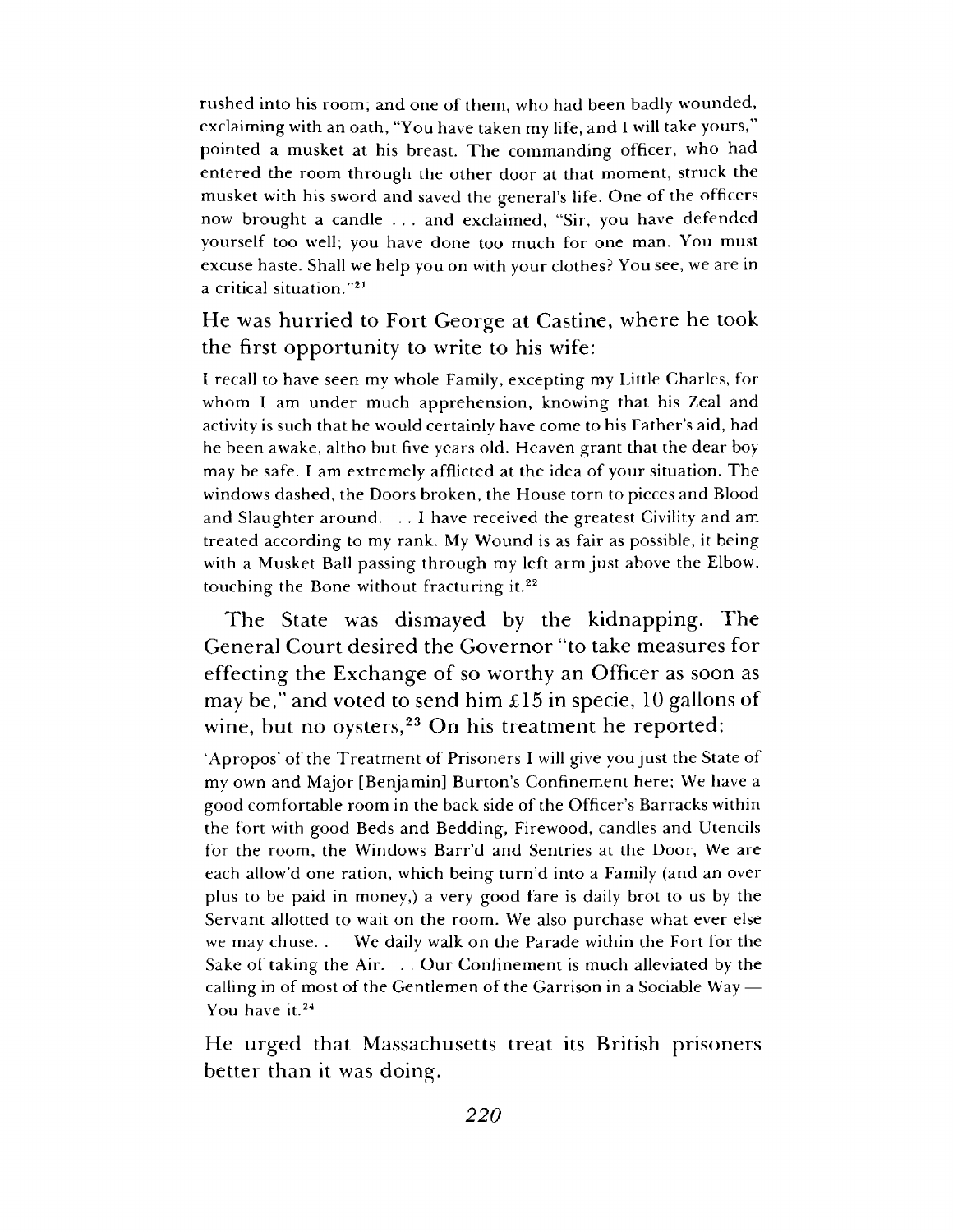The story of the plotting and of the execution of the escape of Wadsworth and Burton is as good as that in a modern thriller, and should be read in the original.<sup>25</sup> They broke out on June 18, 1781, and arrived at the American settlements triumphant and tattered. The General petitioned the General Court, saying that he was unable "to obtain any Money of the Treasurer, or otherwise to get decent apparrel," and asking for "an order, on the Agents of the State Store for a Suit of Cloths, with a Great Coat, Coat, west-coat and Breeches." In reply, the legislature voted him "Cloth sufficient for a Suit of Cloaths," and directed that the cost be deducted from his wages.<sup>26</sup>

On this note Wadsworth's war services ended. He settled in Portland, where he engaged in trade and built the first brick house. This, standing on the modern Congress Street, is now known as the Wadsworth-Longfellow house, and is maintained as a museum by the Maine Historical Society. Here he raised a happy family of children, $27$  to whom during his unwilling absences he wrote letters which more than any other documents show his attitude on matters personal and political. Writing to his daughter Zilpha about a rejected suitor he said:

<sup>I</sup> believe, my dear, that love is an involuntary passion, that it is an essential ingredient in matrimonial happiness, and that that voyage ought never to be undertaken without a sufficient stock of that indispensable article. . . This passion of all other ought to be treated with ingenuity, candor and tenderness, for it is a spark of Deity.<sup>28</sup>

Zilpha described her father as "a man of middle age, well proportioned, with a militairy air," who carried himself "so truly, that many thought him tall. His dress, a light scarlet coat, buff small clothes and vest, full ruffles over the hands, white stockings, shoes with silver buckles, white cravat bow in front, hair well powdered and tied behind in a club, so called."<sup>29</sup> She married Stephen Longfellow (a.b. 1798), and their son, Henry Wadsworth Longfellow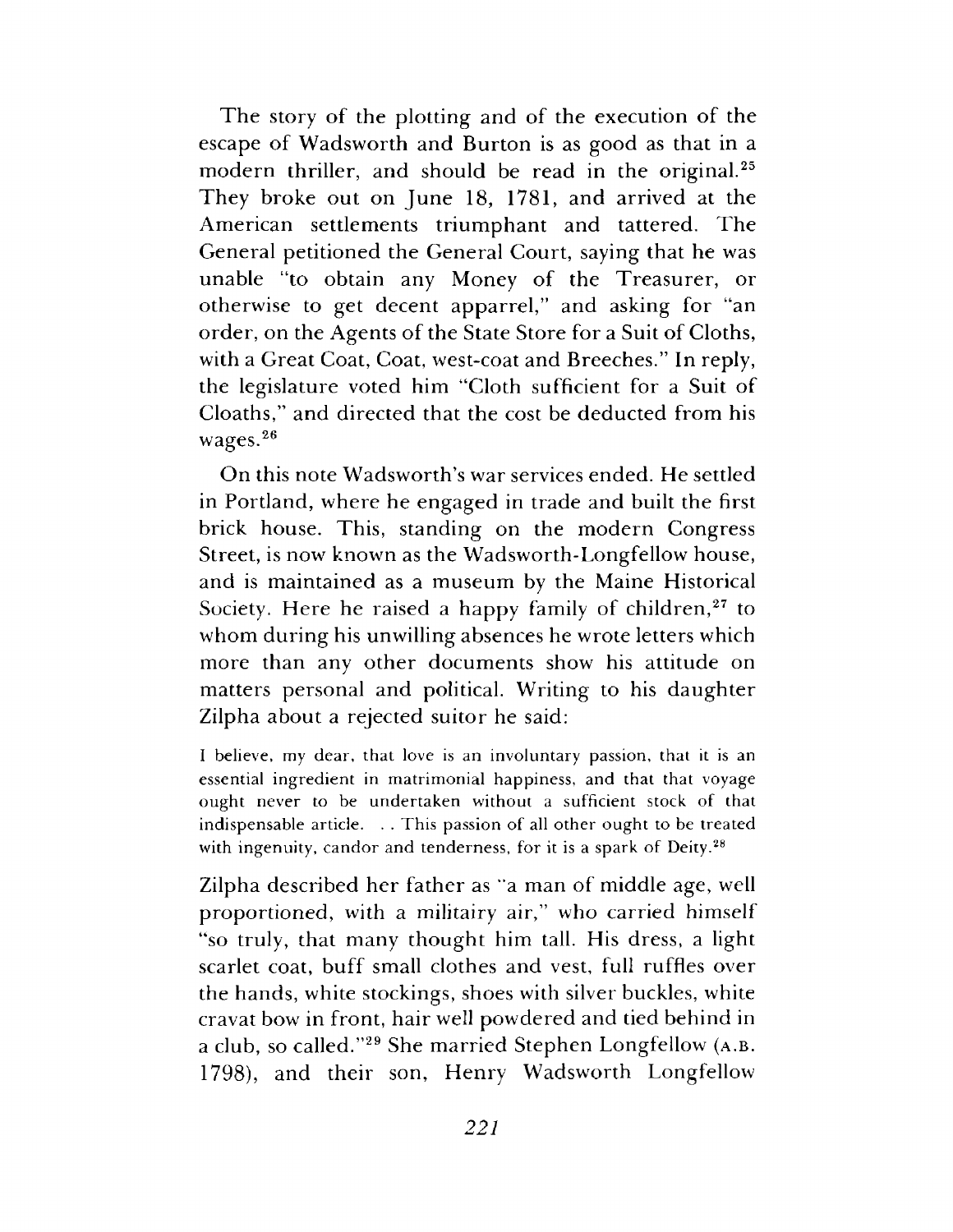(Bowdoin 1825), at the hearth of the Wadsworth mansion heard from his grandfather the Indian legend which inspired his first poem, and turned him away from an intended legal career in his father'<sup>s</sup> office. At the fireside he also heard the stories which the Wadsworths had brought from Plymouth County about Myles Standish, John Alden, and the other Pilgrim worthies.<sup>30</sup> To his son John, a member of the Harvard Class of 1800, the General wrote letters of advice, urging him, among other things, to read Chesterfield's *Letters* as a guide to manners, since college life was too secluded to "conduce to truly polite behaviour."<sup>31</sup> The same goal should be pursued during his vacations:

I presume you will resume your Dancing at Portland and make all the improvement you can this winter, as it will probably be all the opportunity you will have in that way  $-$  All our amusements if rightly used will serve for improvements. The great art of living usefully and agreeably is to convert all amusements into use and profit.<sup>32</sup>

The General was useful to the town of Portland, serving on the school committee and as a Selectman. He was a member of the Masonic lodge, having presumably joined while in the army. In 1785 he was a member of the town committee called to consider the separation of Maine from Massachusetts, and the chairman of a committee to call a convention for this purpose. In this and similar bodies he supported separation. In 1787 he was the Portland delegate to the Boston convention to consider ratification of the Federal Constitution, which he supported. In 1792 he was chosen a Presidential Elector and a member of the Massachusetts Senate and of the Federal Congress, and he held the two latter offices for fourteen years. The Senate seat made him a member of the Harvard Board of Overseers, but he was not active on the latter. This was unfortunate, for his ideas on education were unorthodox. He urged that in schools the practice reading be done in newspapers and not in the Bible, and that in colleges the classics should be elective and not "the criterion for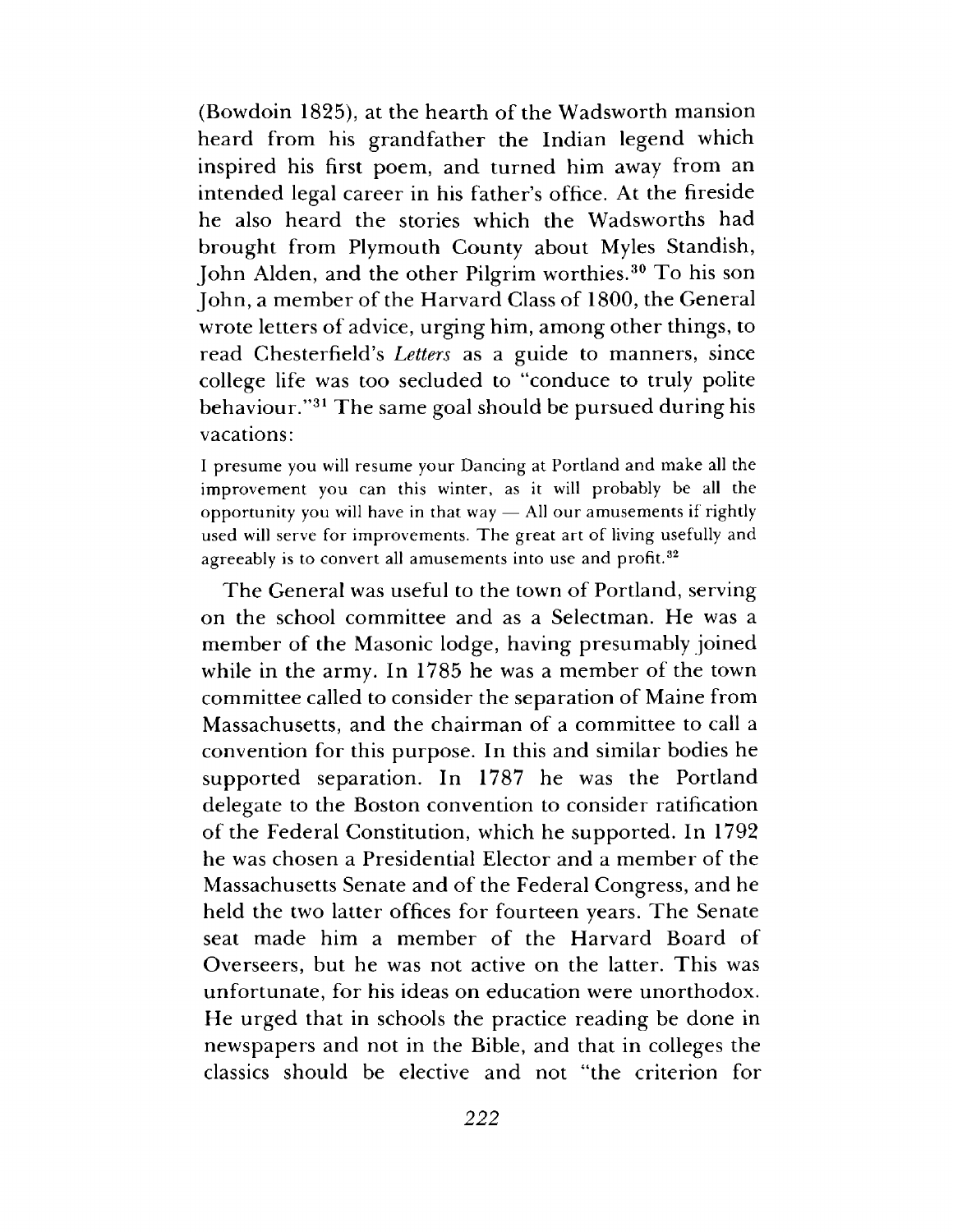admition or Graduation; It should be *Science alone* that should be the test." History he regarded as the most useful study.<sup>33</sup>

Current history Wadsworth saw pretty much through the eyes and newspapers of John Fenno, with whom he boarded while in Congress.<sup>34</sup> He regarded the French as "an arrogant, haughty imperious faithless people" made mad by success, and said of the Alien and Sedition Laws: "It is the duty of every One, young and old, by means of truth to counteract the vile misrepresentations of designing Demagogues and to support the Purity, honor, and Dignity of his own government."<sup>35</sup> In 1800 he signed the circular letter of the Massachusetts delegation warning their constituents that "The present plan of the opposers of the General Government clearly is to bend their power to democratize the character of the State Legislatures."<sup>36</sup>

The General combated his homesickness by writing for his children fifteen little volumes which were published in 1903 as *A Story about a Little Good Boy.* Intended to be autobiographical, they are so pious as to be suspect. On the other hand, he complained to his wife of the orthodoxy of the Chaplain of Congress:

In the morning, we all went to church in the capitol? Dr. Grant our chaplain, gave us what some would call a Hell-fire sermon — I could not join with him in more than half he uttered and yet he called upon me to believe or be d—d. Now I do not believe that my faith depends upon my will . . . unless I am convinced of the truth of a fact, how can I believe it to be so? . . . The God whom I have heard preached today was a vindictive God, very different from my God.<sup>37</sup>

According to the Portland newspapers he regularly won reelection by "4/5th of the suffrages," "a handsome majority," and the like, until October 25, 1806, when he asked to be relieved of service in both the General Court and Congress.

General Wadsworth was bone weary of travel, and anxious to build up an estate for his numerous children.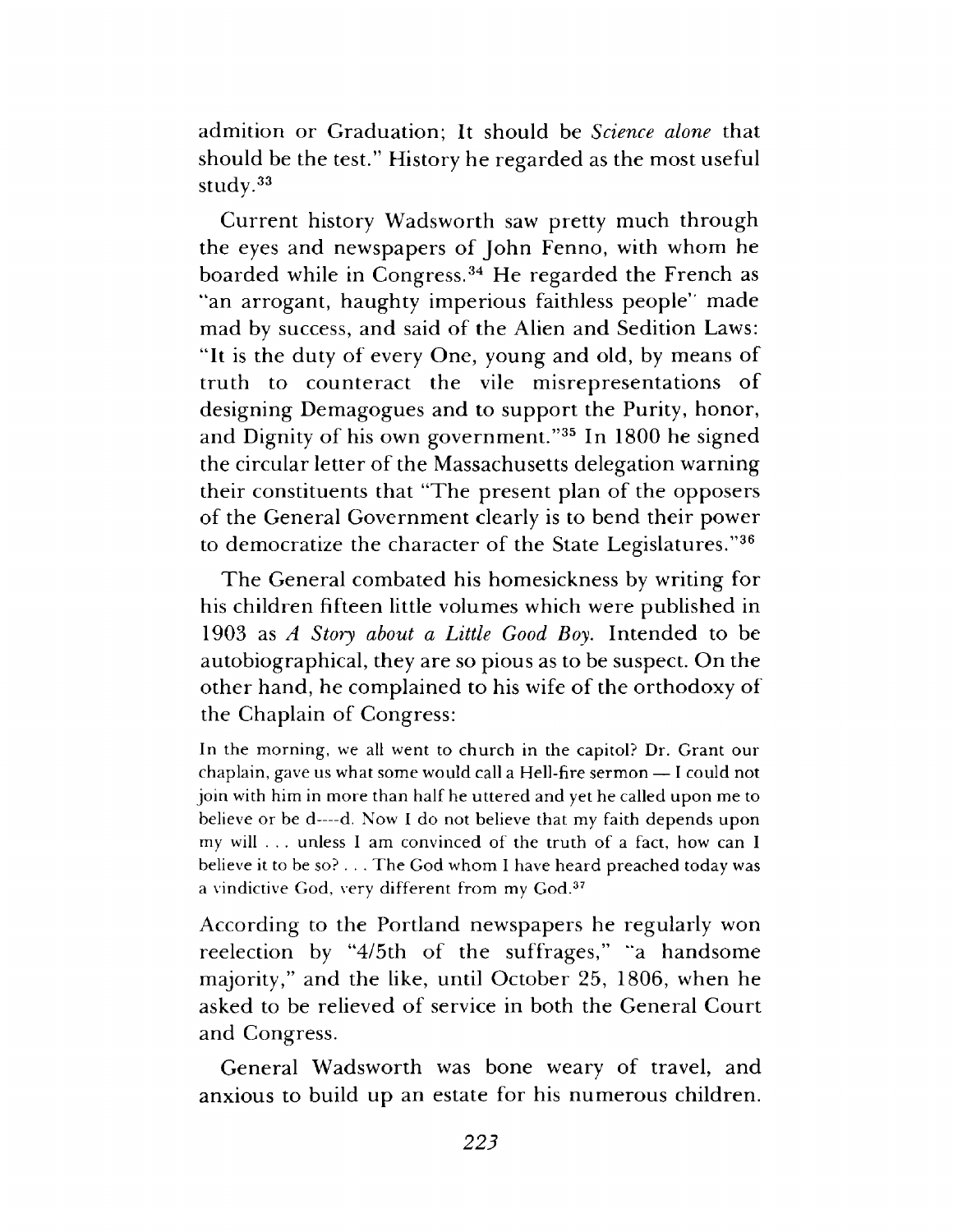In 1790 he had purchased from the State some 7500 acres of burnt land in Great Ossipee, and here in 1795 he built a house for his son, Charles Lee. In 1800 he built an elegant mansion, still standing, and on January 1, 1807, he moved to it, "in the mountains of Hiram," as he had named the town. He was deeply interested in the science of farming, and was on the Committee of Correspondence of the American Board for the Spreading of Practical Knowledge in Agriculture in Massachusetts.<sup>38</sup> With his knowledge, he made large profits by growing corn on a very large scale. He served likewise as a Justice of the Peace and Quorum for Cumberland, and as a Selectman for Hiram. When that town set up a free school, it was the General who rode from house to house urging the children to attend.

When Lafayette (Class of 1769) made his last visit to America, he was entertained at the Wadsworth-Longfellow house, and the General rode down from Hiram to greet him. Revered as a distinguished survivor of the Revolution, the General was regarded as an oracle. To a Congressman inquiring as to his opinion of the pension system, he replied:

<sup>I</sup> observe the Question of Revolutionary Pensions is before Congress. I know not the object, but I heartily wish the Law respecting that matter were altered, or amended, for <sup>I</sup> cannot see that it is founded on equitable Principles. If the Pension is for past services, why not extend it to all who have rendered the like Services. If on account of Pauperism, in 9 cases in 10, it is but an encouragement to Idleness and bad habits, which has brought the old Soldiers to poverty. Besides our civil Institutions provide for the maintainance of all paupers within the Towns in which they dwell and are known.<sup>39</sup>.

Mrs. Wadsworth died of a stroke on July 20, 1825, and the General at their home in Hiram on July 18, 1829. Besides his correspondence printed in the works mentioned in the above footnotes, there are a number of personal letters in Cora Lusanna Pike, *General Peleg Wadsworth* (p.p., 1942). The bulk of his manuscripts form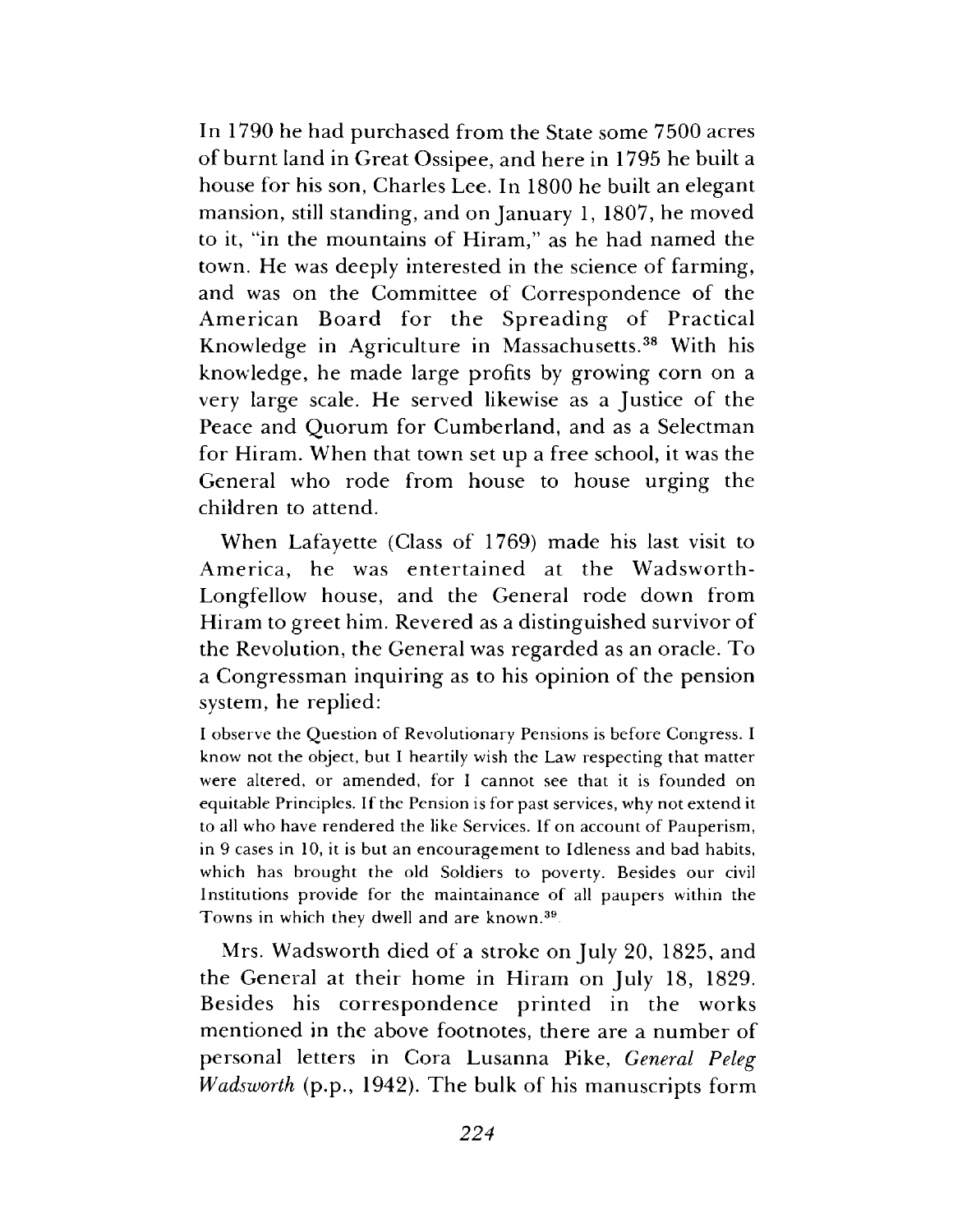Collection 16 at the Maine Historical Society, which also has two silhouettes of him, one of which is reproduced in this volume; there is no other known portrait.

#### $-$  NOTES  $-$

<sup>1</sup> Stephen Peabody, Diary (Mass. Hist. Soc.), Feb. 23, 1768.

<sup>2</sup> Disorders Depositions (Harvard University Archives), No. 12

<sup>3</sup> Maine Hist. Soc., *Collections and Proceedings,* 2nd Ser., II, 161.

<sup>4</sup> Colonial Soc. Mass., *Publications,* XVII, 299.

<sup>s</sup> Peleg Wadsworth to Samuel Phillips, Apr. 27, 1771, in Phillips Family Mss. (Mass. Hist. Soc.)

*<sup>6</sup> Maine Historical and Genealogical Recorder,* VIII, 119.

<sup>7</sup> Wadsworth's detailed instructions are in the Executive Records of the Council (Mass. Archives), XXII, 323-324.

<sup>8</sup> Maine Hist. Soc., *Collections and Proceedings,* 2nd Ser., II, 162.

*\$ Acts and Resolves of Massachusetts* (Boston, 1869-1922), XXI, 408.

<sup>10</sup> The remains of these works were visible in modern times.

<sup>11</sup> Col. Samuel McCobb in *Maine History Magazine, VIII, 144.*

<sup>12</sup> Maine Hist. Soc., *Collections,* 2nd Ser., XVII, 274-276. Revere'<sup>s</sup> defense, *ibid.* pp. 220-221, is not convincing. See also *Boston Gazette,* Mar. 25, 1782, 2/1-3, and Apr. 1, 1782, 1/1.

<sup>13</sup> Maine Hist. Soc., *Collections,* 2nd Ser., XVII, 28-32.

*<sup>14</sup> Ibid.,* p. 78.

*<sup>15</sup> Boston Gazette,* Dec. 27, 1779, 3/2.

<sup>16</sup> Wadsworth's instructions are in Executive Records of the Council, XXIV, 434.

<sup>17</sup> Maine Hist. Soc., *Collections,* 2nd Ser., XVIII, 204-205.

<sup>18</sup> Cyrus Eaton, *Annuals of the Town of Warren* (Hallowell, 1877), p. 197.

<sup>19</sup> Peleg Wadsworth to John Frost, Apr. 27, 1780 (Houghton Library, Harvard University).

<sup>20</sup> Maine Hist. Soc., *Collections,* 2nd Ser., XIX, 53-56, 87-89.

<sup>21</sup> Timothy Dwight, *Travels in New England and New York* (Cambridge, 1969), II, 118. See also the *Continental Journal,* Mar. 8, 1781, 2/3.